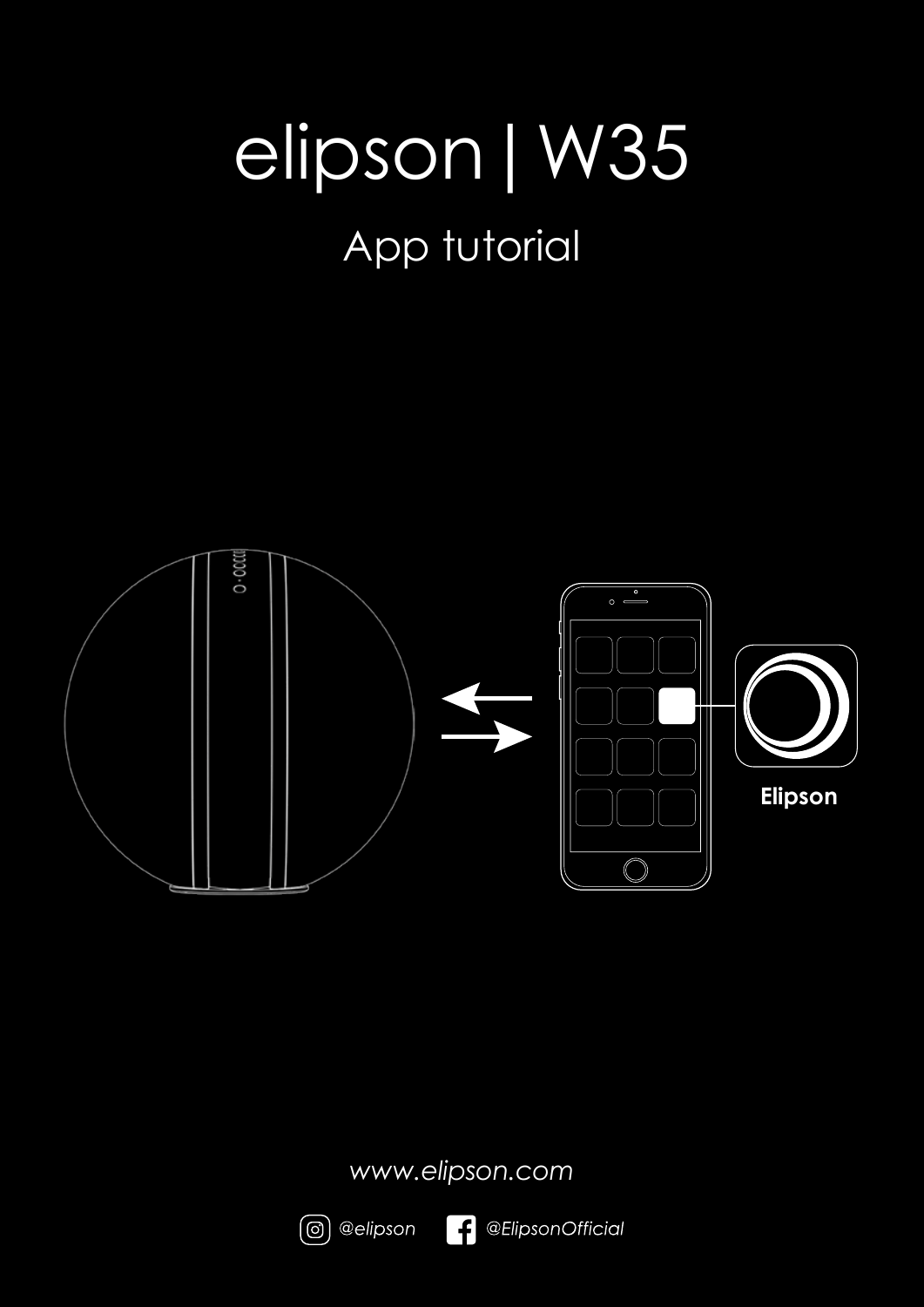

## To download Elipson. Visit the Apple store or Google Play.

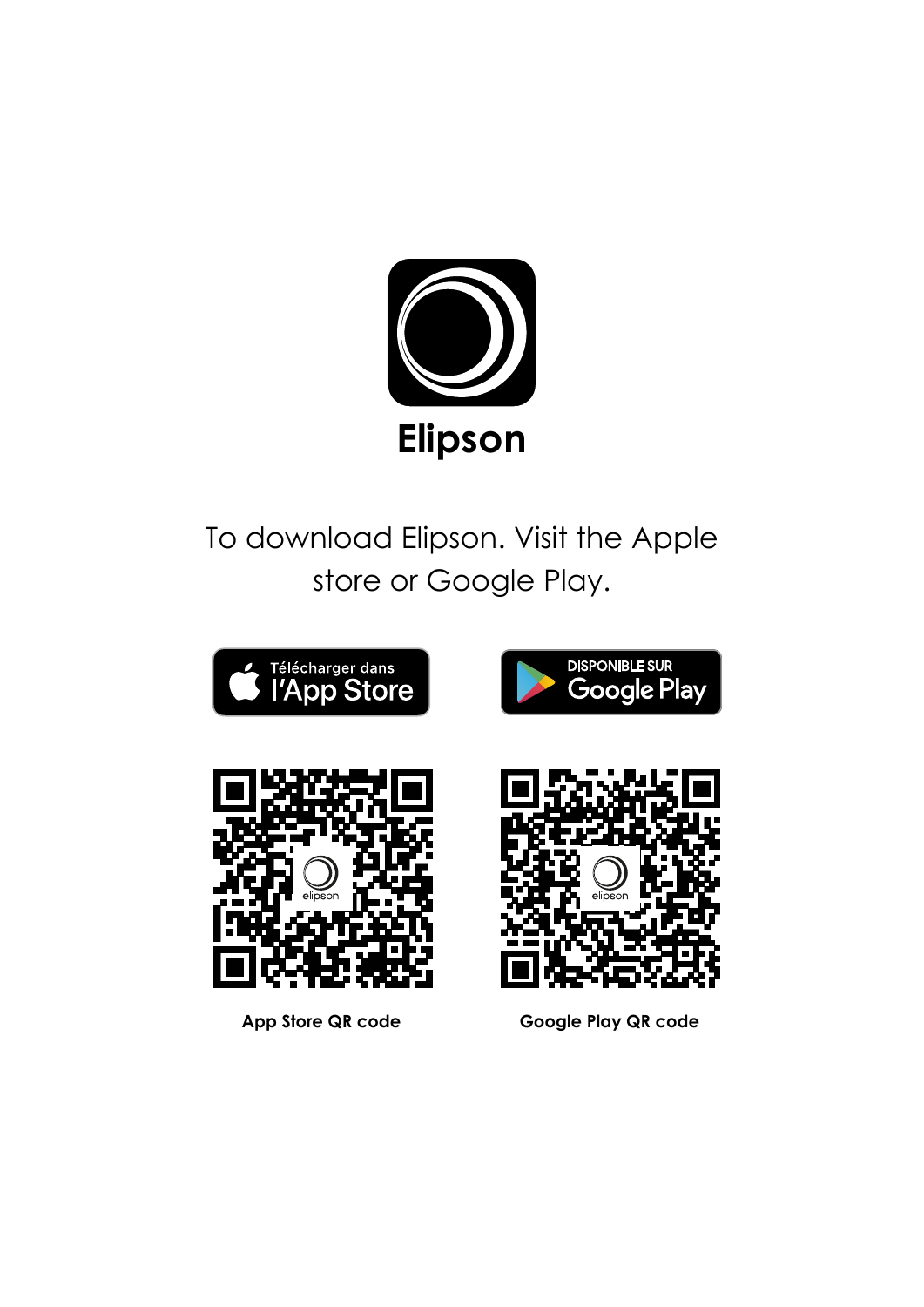# **App tutorial**

**1.** Turn on the W35 by pressing the power button. Make sure the speaker is on when the white LED flashes.



**2.** Wait a few seconds for the sound signal from the speaker, wait several more seconds for the signal that says: "entering setup mode, follow the instructions in the app to finish the setup. »

**3.** Open the application and press "add a device".



**4.** Open the Wi-Fi settings in your smartphone settings. Connect to the Elipson-W35\_XXX speaker network.

 $\triangleleft$  (i)

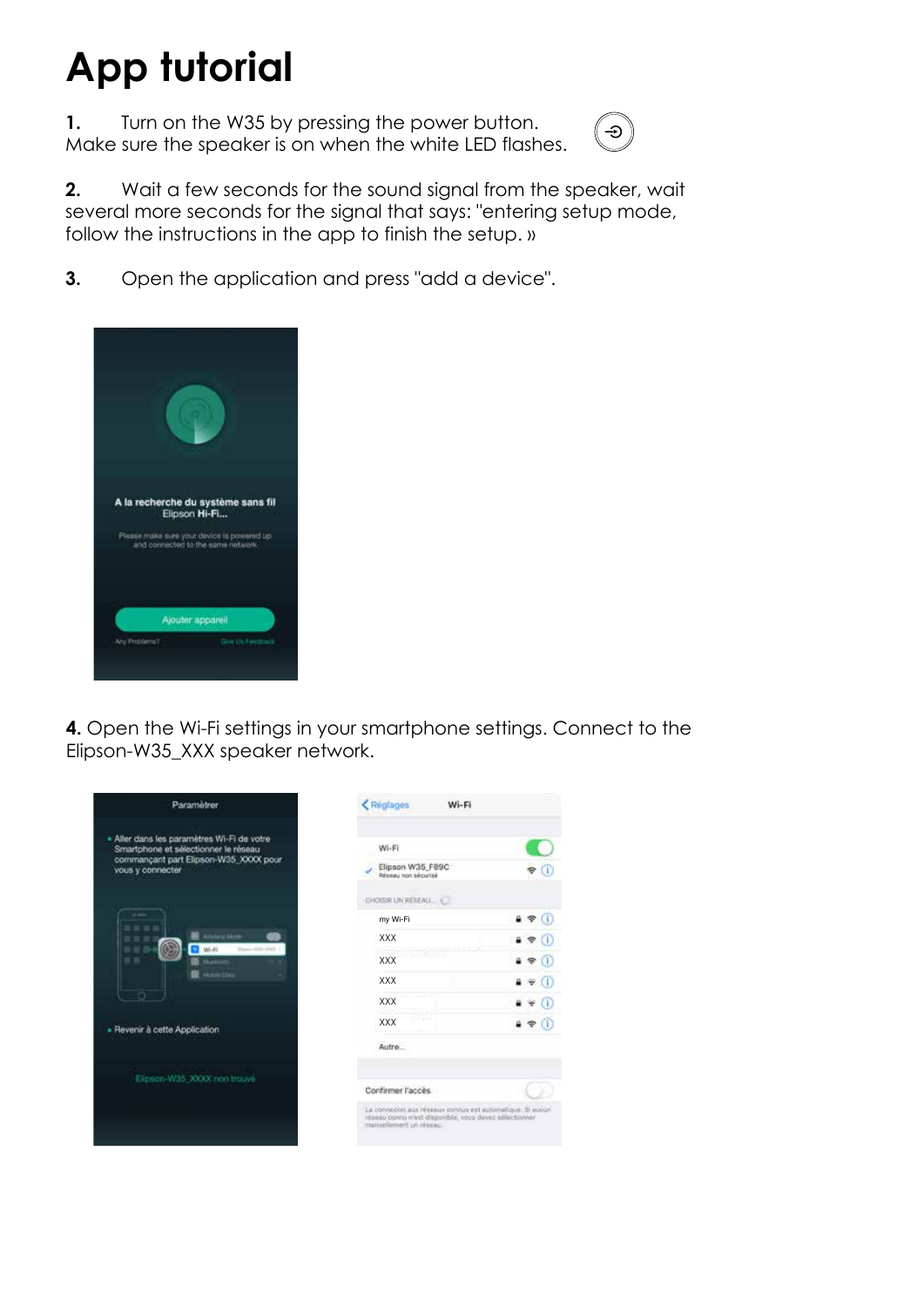**5.** Wait for the speaker to sound a signal saying, "You are now connected to your speaker, follow the instructions in the app to finish the setup. ».

**6.** Return to the application and select your Wi-Fi network, enter your password if necessary to connect the W35 speaker to it. Then "continue".



**7.** Make sure your smartphone is connected to your Wi-Fi network. Press "next".

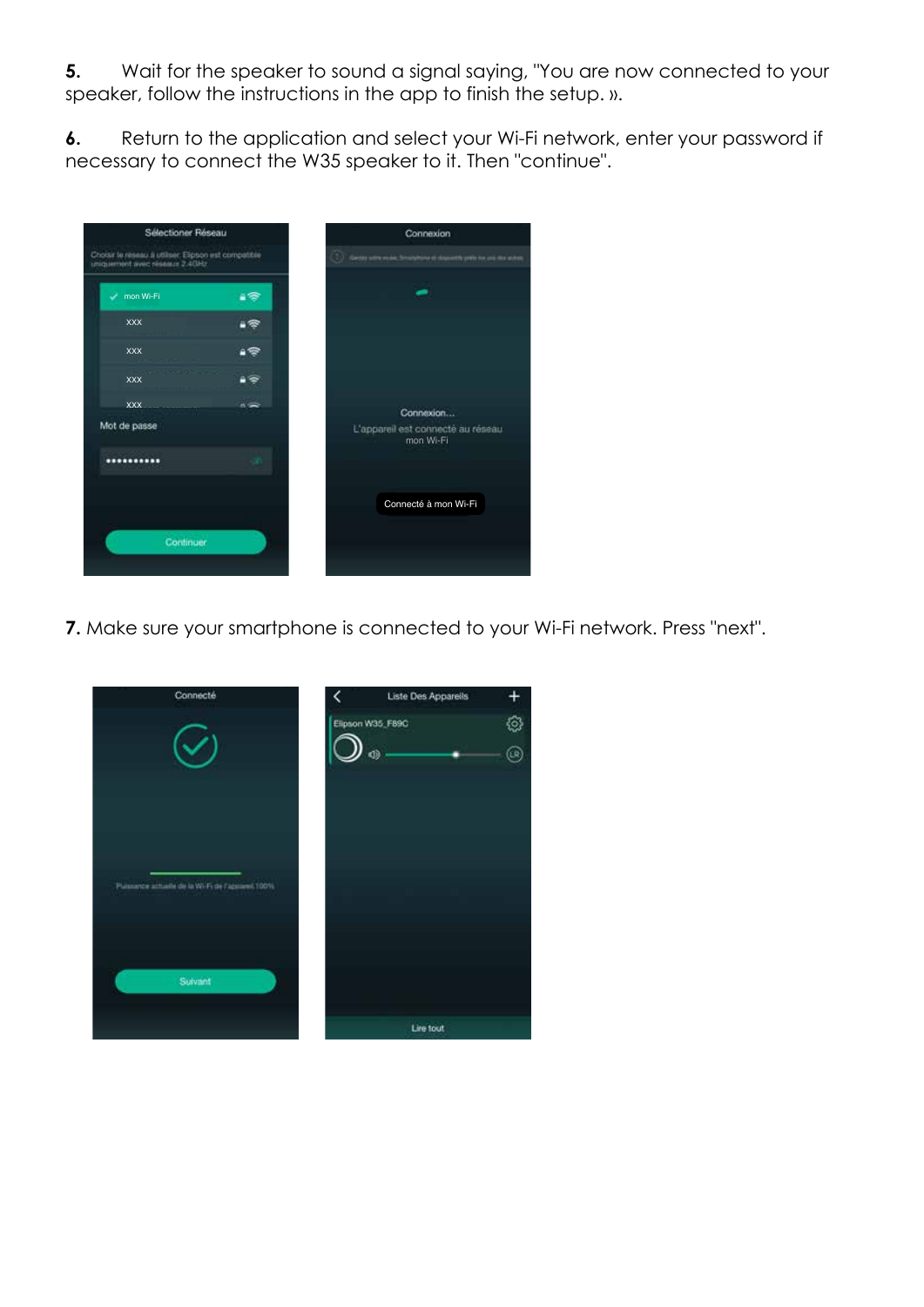**8.** You can customize the name of your speaker (for example, by assigning it a location)

| Nom De L'appareil | ١, |
|-------------------|----|
| Personnalisation  |    |
| Elipson W35_F89C  | Ü, |
| Chambre           |    |
| Salon             |    |
| Bibliothèque      |    |
| Cuisine           |    |
| Salle de bain     |    |
| Bureau            |    |
| Tanière           |    |
| Salle à manger    |    |
| Laboratoire       |    |
| Cagibi            |    |

**9.** If you have an Amazon Alexa device, you can add your W35 speaker as a compatible device by logging into your Amazon account. Otherwise, press the "ignore" button and then "No, thank you".



**10.** You can now play your music.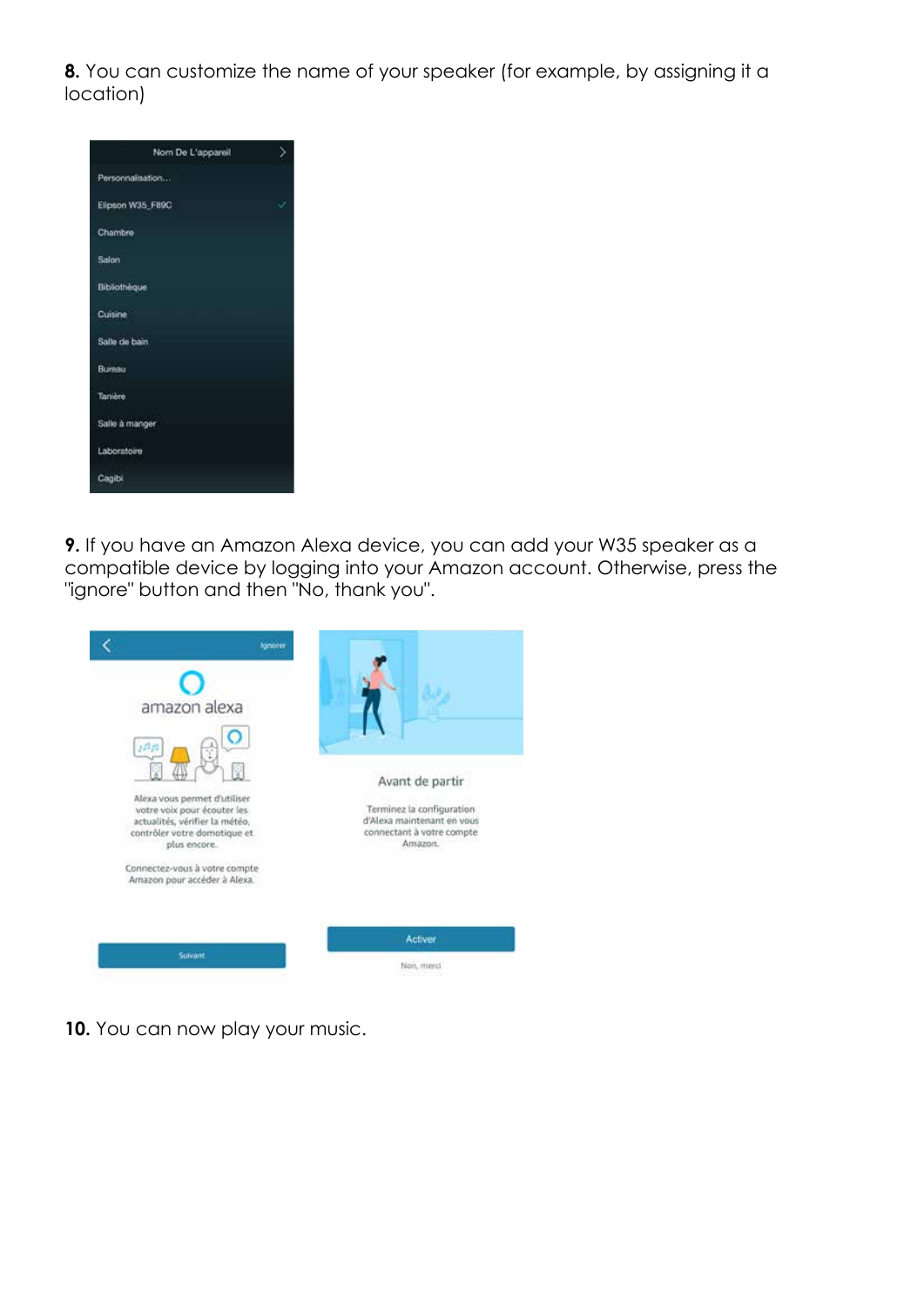#### **Option: add a speaker**

**1.** Turn on the W35 by pressing the power button. Make sure the speaker is on when the white LED flashes.



**2.** Wait a few seconds for the sound signal from the speaker, wait several more seconds for the signal that says: "entering setup mode, follow the instructions in the app to finish the setup. »

**3.** Open the application and press the "+" icon in the upper right corner.



**4.** Open the Wi-Fi settings in your smartphone settings. Connect to the Elipson-W35\_XXX speaker network.

 $\bullet$  (i)

 $\bullet$   $\circ$   $\circ$  $490$ 

 $990$  $\bullet$   $\bullet$   $\circ$  $\bullet \bullet 0$  $4 \cdot 0$ 

 $-510$ 

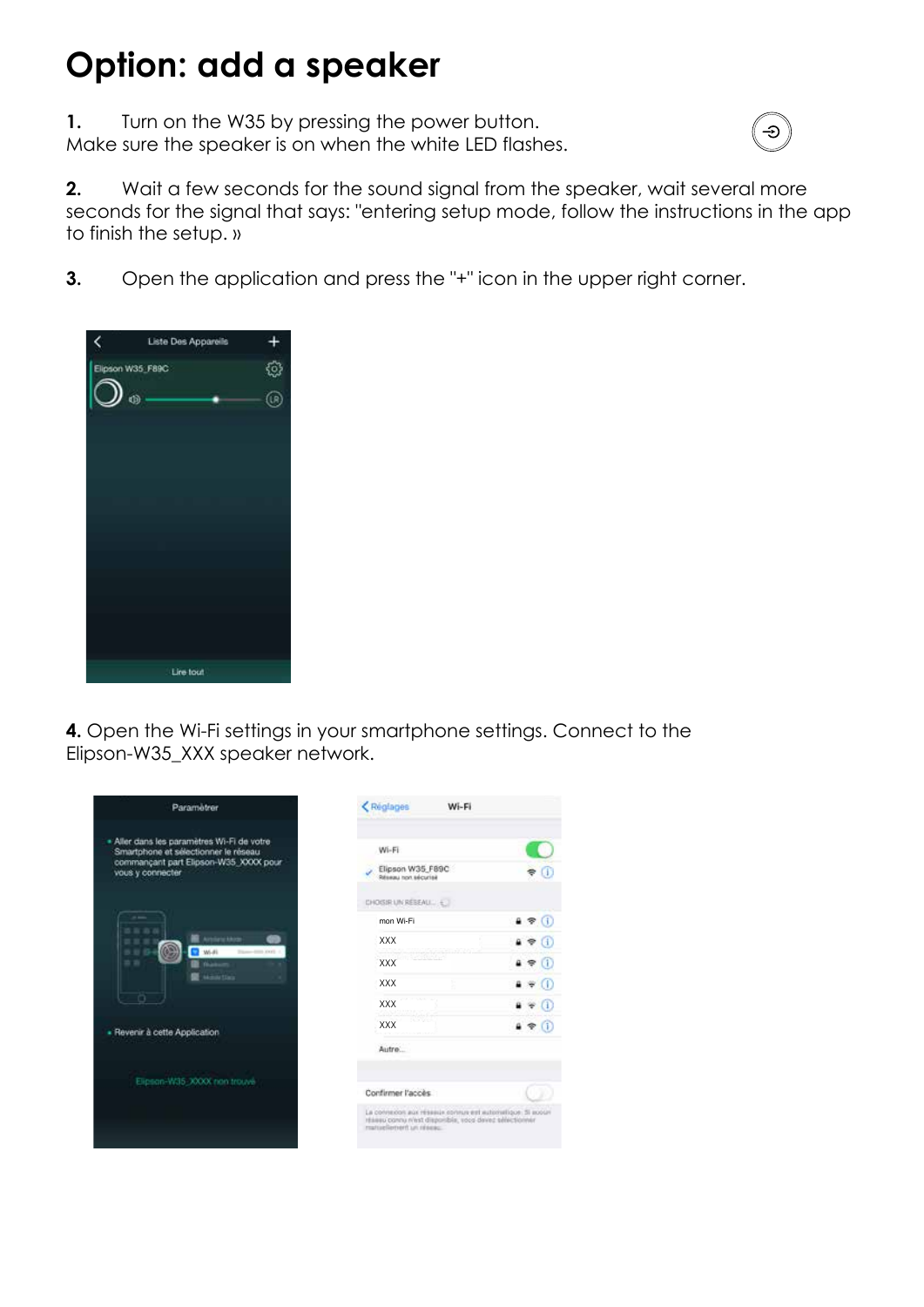**5.** Wait for the speaker to sound a signal saying, "You are now connected to your speaker, follow the instructions in the app to finish the setup. ».

**6.** Return to the application and select your Wi-Fi network to connect the W35 speaker.



**7.** Press and hold the icon of one speaker and drag it to another speaker to group them. When you hear "playback and sync", your speakers are now grouped together. (You can group up to 10 speakers depending on the quality of your Wi-Fi network.



To ungroup a speaker, simply perform the reverse manipulation.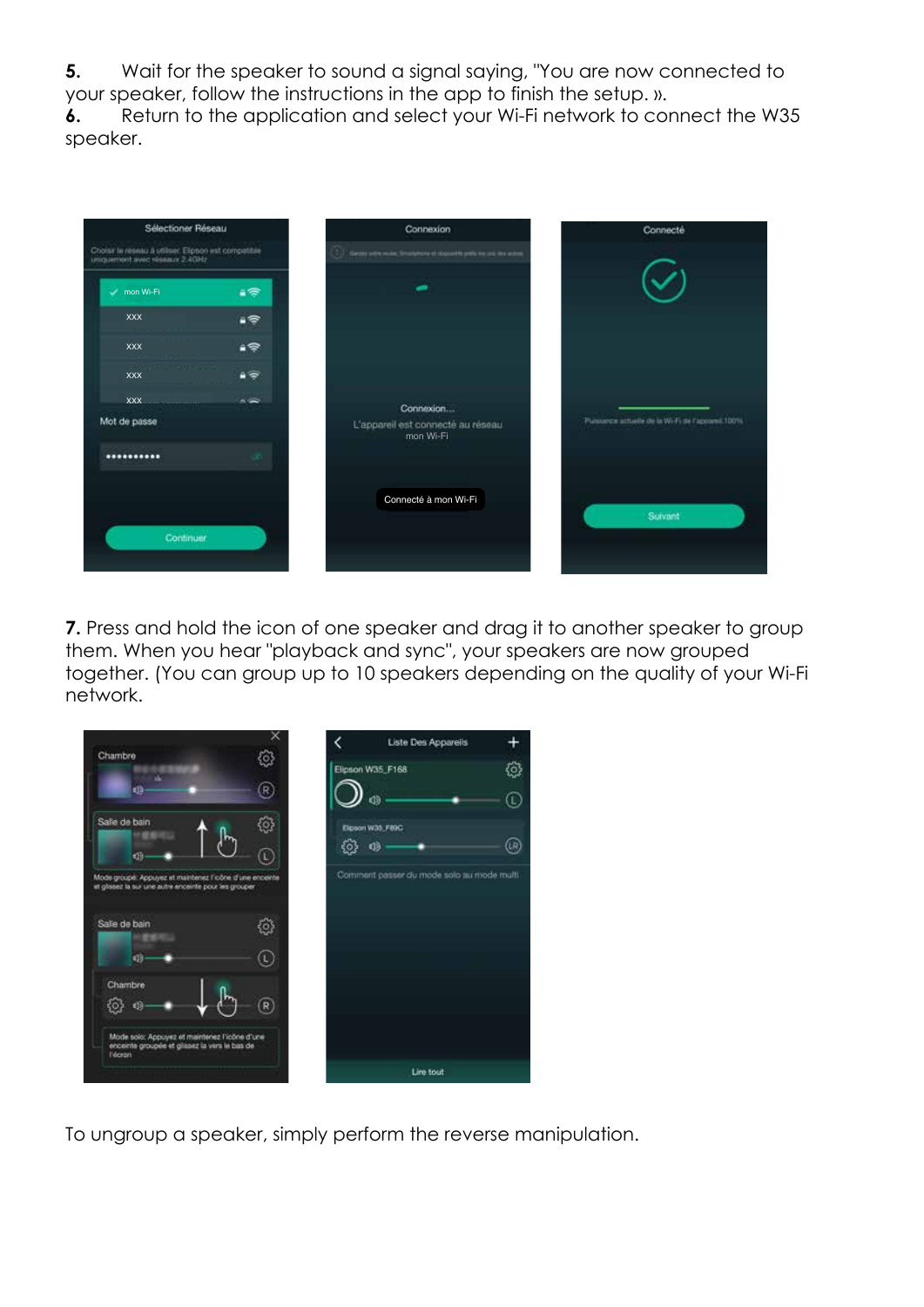## **Navigation in the application**

#### **1.** Source menu







#### Details of the source menu: